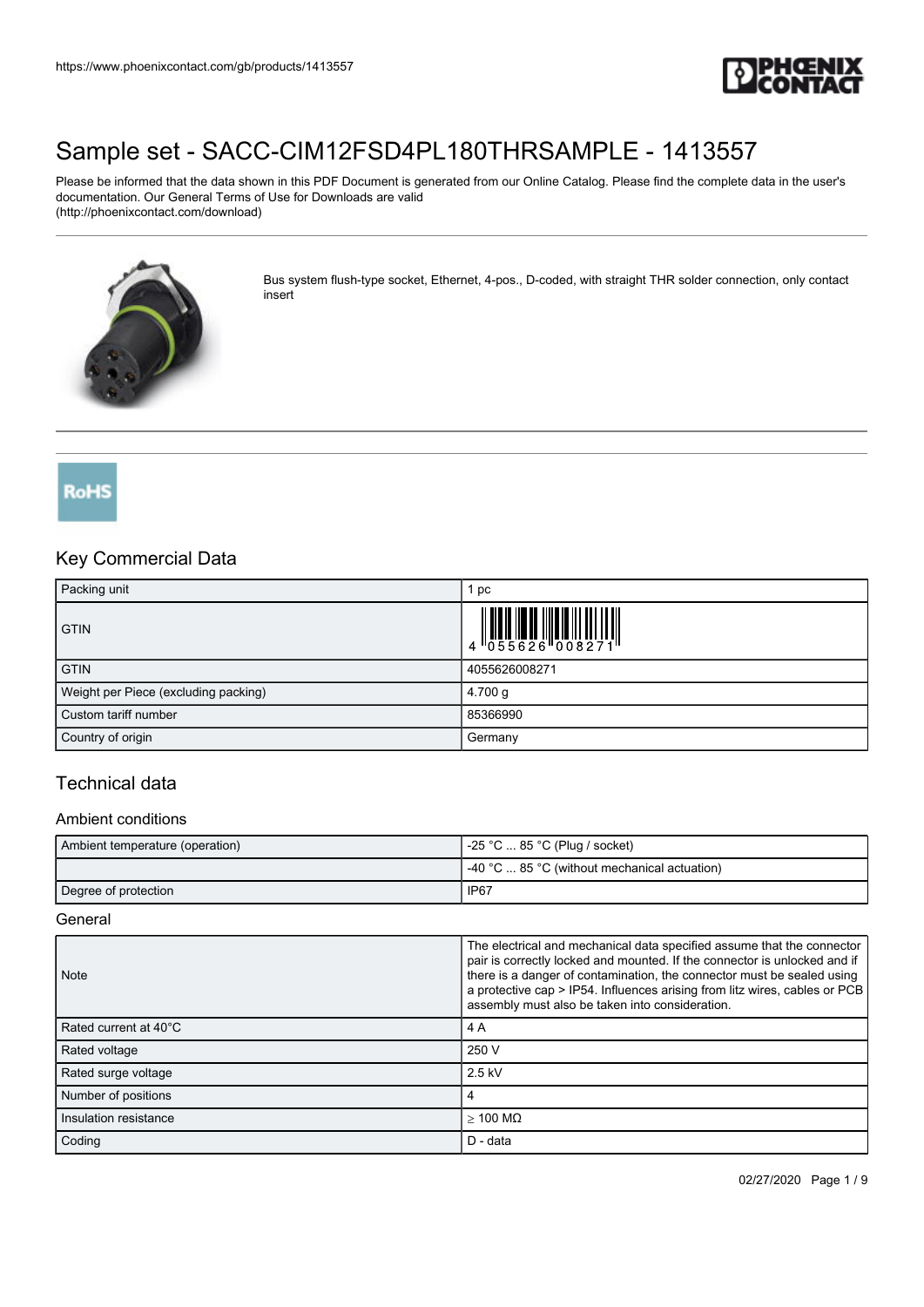

### Technical data

#### General

| Standards/regulations                  | M12 connector IEC 61076-2-101  |  |  |
|----------------------------------------|--------------------------------|--|--|
| Status display                         | No                             |  |  |
| Overvoltage category                   | Ш                              |  |  |
| Degree of pollution                    | 3                              |  |  |
| Connection method                      | THR solder connection          |  |  |
| Insertion/withdrawal cycles            | >100                           |  |  |
| Torque                                 | 3 Nm  4 Nm (Installation-side) |  |  |
| Mounting type                          | PCB mounting                   |  |  |
| Material                               |                                |  |  |
| Flammability rating according to UL 94 | V <sub>0</sub>                 |  |  |
| Contact material                       | CuZn                           |  |  |
| Contact surface material               | Au                             |  |  |
| Contact carrier material               | PA6T                           |  |  |
| Sealing material                       | <b>FKM</b>                     |  |  |

#### Cable

| Standards/specifications        | M12 connector IEC 61076-2-101                      |  |
|---------------------------------|----------------------------------------------------|--|
| Ambient temperature (operation) | $-40$ °C $\dots$ 85 °C (cable, fixed installation) |  |
|                                 | -25 °C  85 °C (cable, flexible installation)       |  |

#### Standards and Regulations

| Standards/specifications                      | M12 connector IEC 61076-2-101 |
|-----------------------------------------------|-------------------------------|
| <b>Flammability rating according to UL 94</b> | VC                            |

#### Environmental Product Compliance

|            | Lead 7439-92-1                                                                                         |  |  |
|------------|--------------------------------------------------------------------------------------------------------|--|--|
| China RoHS | Environmentally Friendly Use Period = 50                                                               |  |  |
|            | For details about hazardous substances go to tab "Downloads",<br>Category "Manufacturer's declaration" |  |  |

Drawings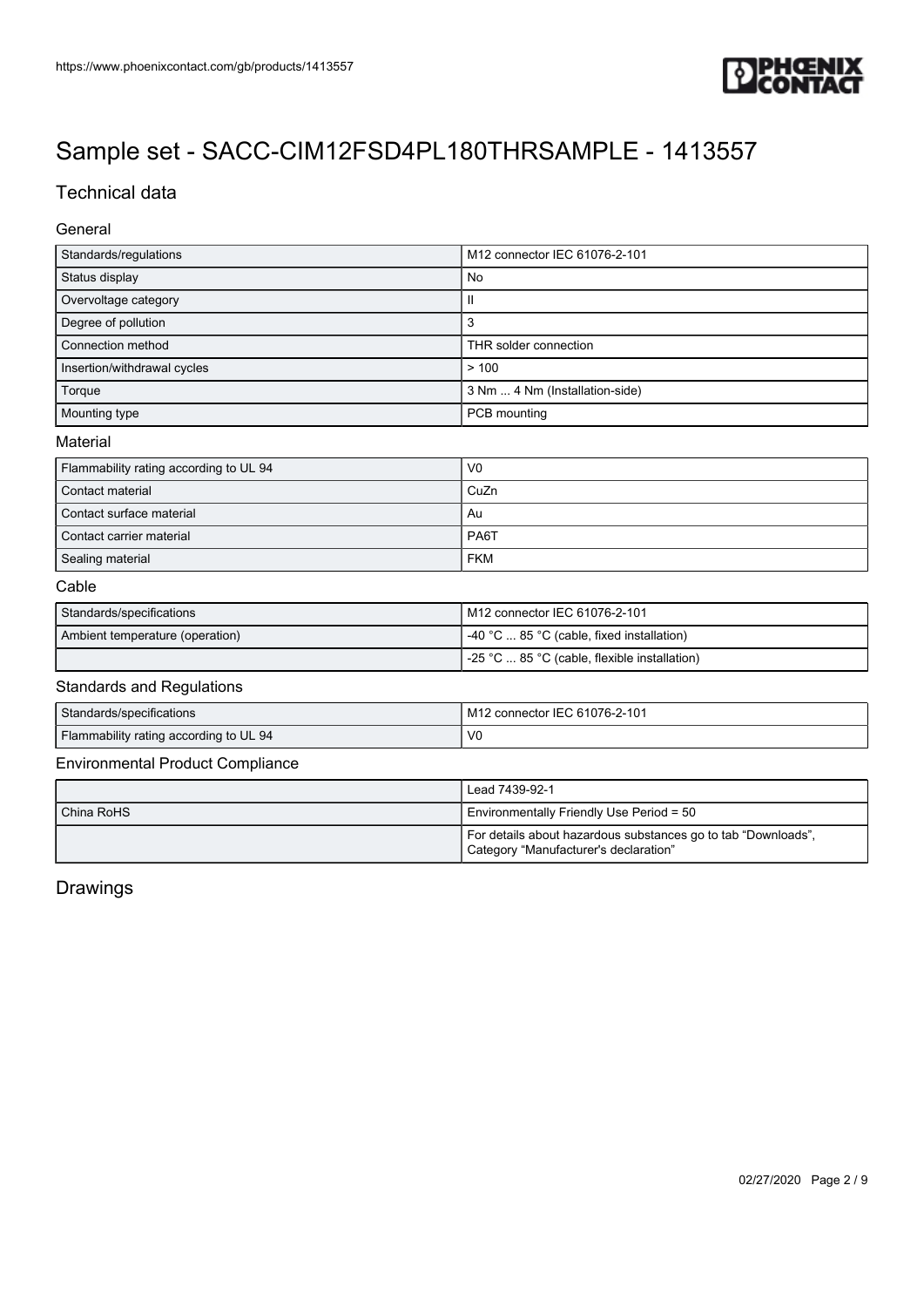



Drilling diagram

Dimensional drawing



M12 female connector contact carrier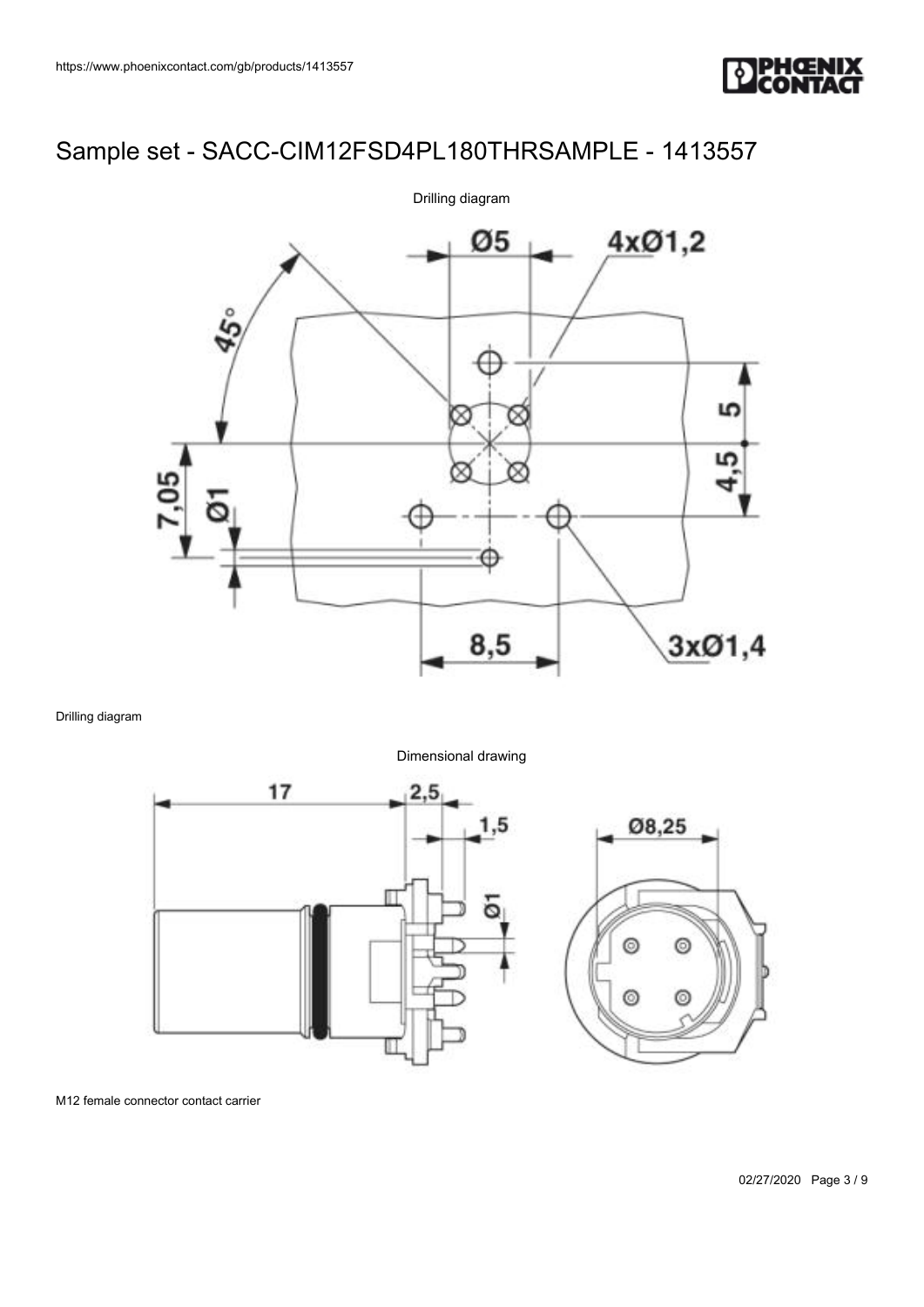



Pin assignment M12 socket, 4-pos., D-coded, female side

#### **Classifications**

#### eCl@ss

| eCl@ss 10.0.1 | 27440102 |
|---------------|----------|
| eCl@ss 4.0    | 27260700 |
| eCl@ss 4.1    | 27260700 |
| eCl@ss 5.0    | 27260700 |
| eCl@ss 5.1    | 27260700 |
| eCl@ss 6.0    | 27279200 |
| eCl@ss 7.0    | 27440103 |
| eCl@ss 8.0    | 27440103 |
| eCl@ss 9.0    | 27440102 |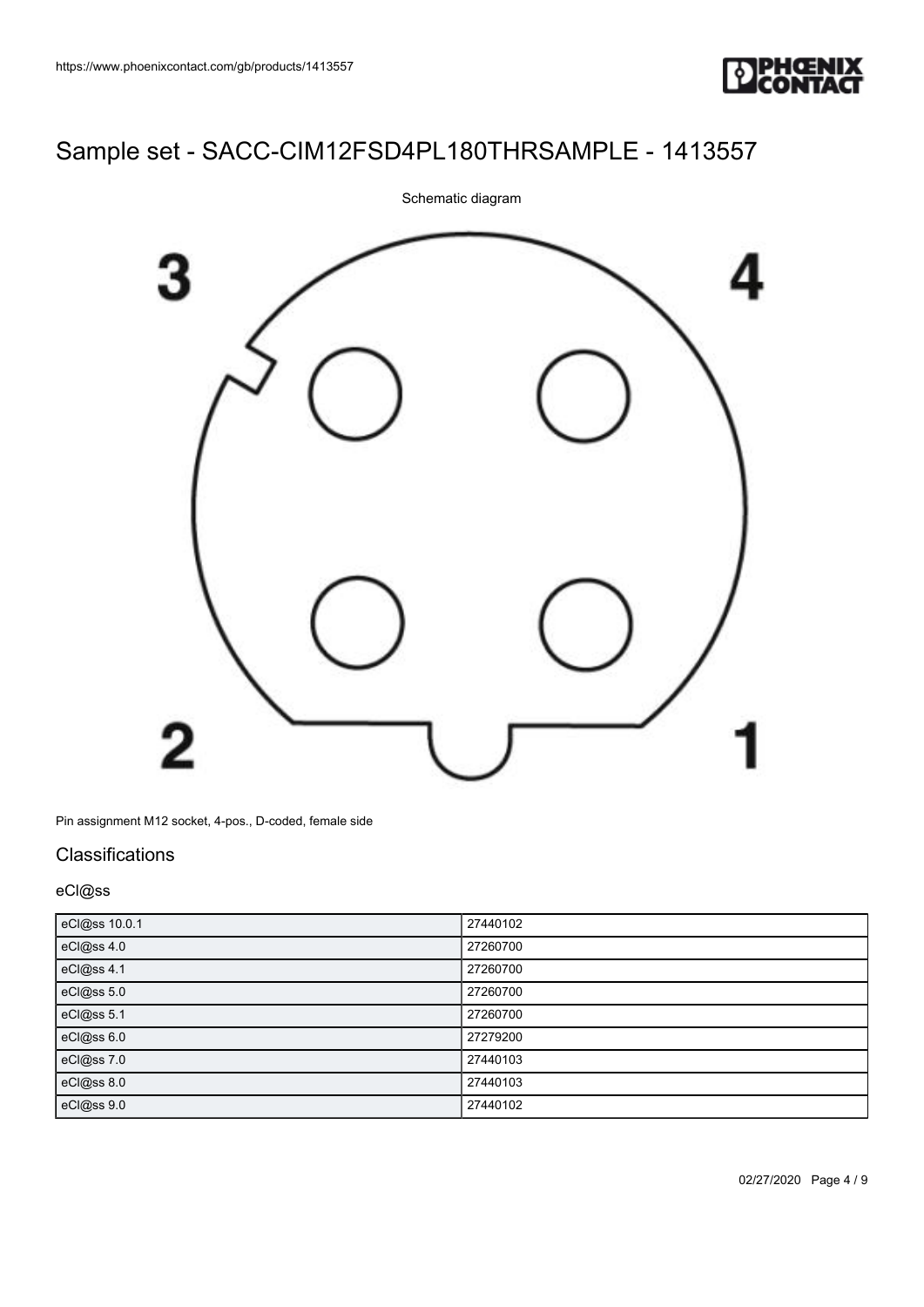

### **Classifications**

ETIM

| <b>ETIM 5.0</b> |   |
|-----------------|---|
| <b>ETIM 6.0</b> | . |

#### UNSPSC

| UNSPSC 13.2        | 39121413 |
|--------------------|----------|
| UNSPSC 18.0        | 39121413 |
| <b>UNSPSC 19.0</b> | 39121413 |
| UNSPSC 20.0        | 39121413 |
| <b>UNSPSC 21.0</b> | 39121413 |

#### Approvals

#### Approvals

| Approvals    |  |  |
|--------------|--|--|
| EAC          |  |  |
| Ex Approvals |  |  |

#### Approval details

 $\begin{array}{ccc}\n\text{EAC} \\
\text{B.01742}\n\end{array}$ 

#### Accessories

Accessories

Panel mounting base

[Housing screw connection - SACC-M12-SCO NUT - 1552243](https://www.phoenixcontact.com/gb/products/1552243)



M12 SPEEDCON housing screw connection for M12 female inserts, with O-ring, for all SPEEDCON-capable THR and wave soldering contact carriers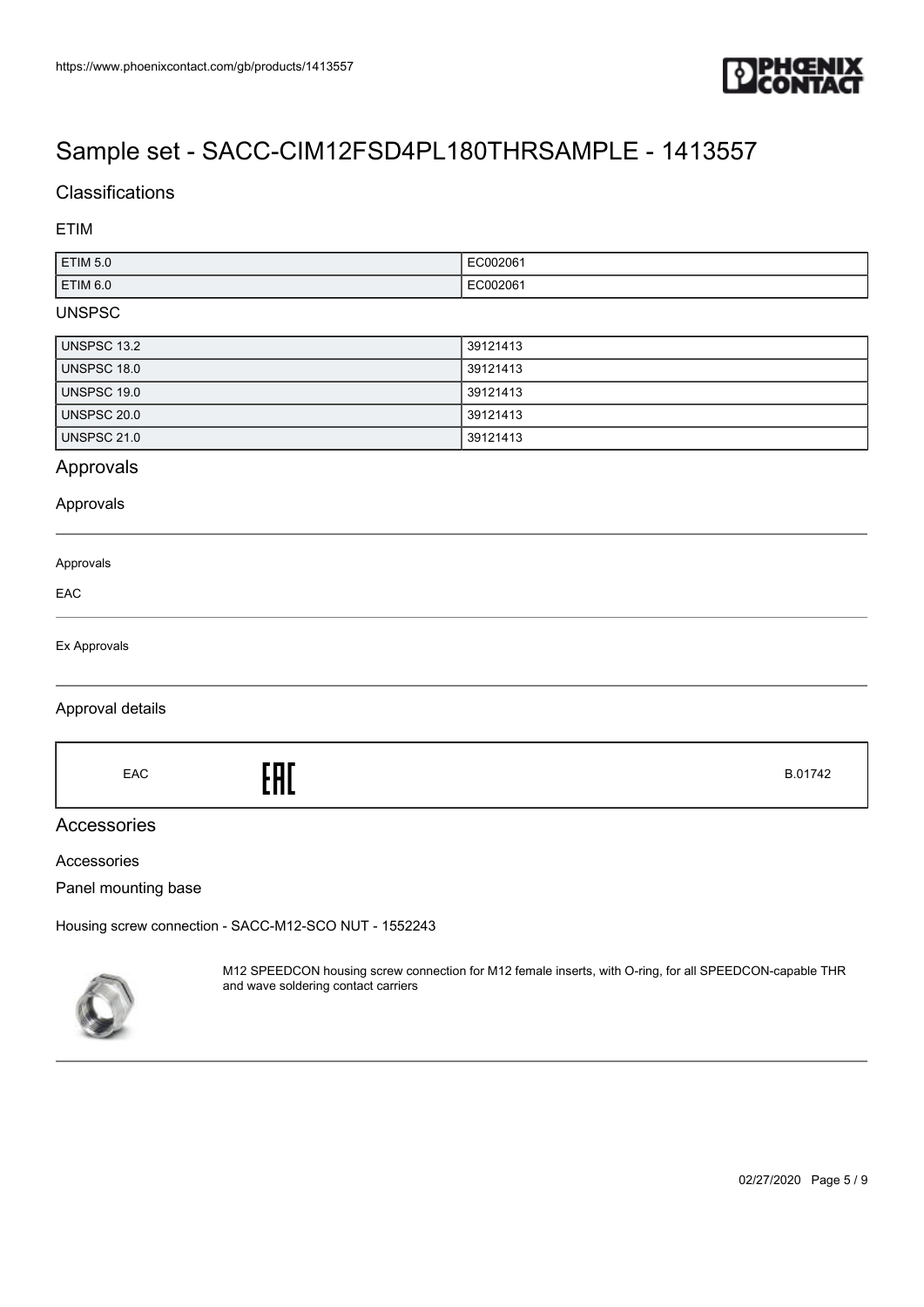

#### Accessories

[Housing screw connection - SACC-DSIV-M12-NUT - 1416144](https://www.phoenixcontact.com/gb/products/1416144)



Housing screw connection with M12 standard thread, with O-ring, for the two-piece straight M12 THR contact carrier and for the two-piece angled M12 contact carrier

[Housing screw connection - SACC-M12-SCO NUT L 90 - 1432460](https://www.phoenixcontact.com/gb/products/1432460)



M12-SPEEDCON housing screw connection for M12 female inserts, with flat gasket, for all Speedcon-compatible THR and wave soldering contact carriers

[Housing screw connection - SACC-BP-F-M12/M15-6-THR - 1414004](https://www.phoenixcontact.com/gb/products/1414004)



Housing screw connection, Socket, M12, Rear mounting, M15 x 1

[Housing screw connection - SACC-BP-F-M12/M15-7-THR - 1414003](https://www.phoenixcontact.com/gb/products/1414003)



Housing screw connection, Socket, M12, Rear mounting, M15 x 1

[Housing screw connection - SACC-BP-F-M12/M15-6-THR SCO - 1414020](https://www.phoenixcontact.com/gb/products/1414020)



Housing screw connection, Socket, M12-SPEEDCON, Rear mounting, M15 x 1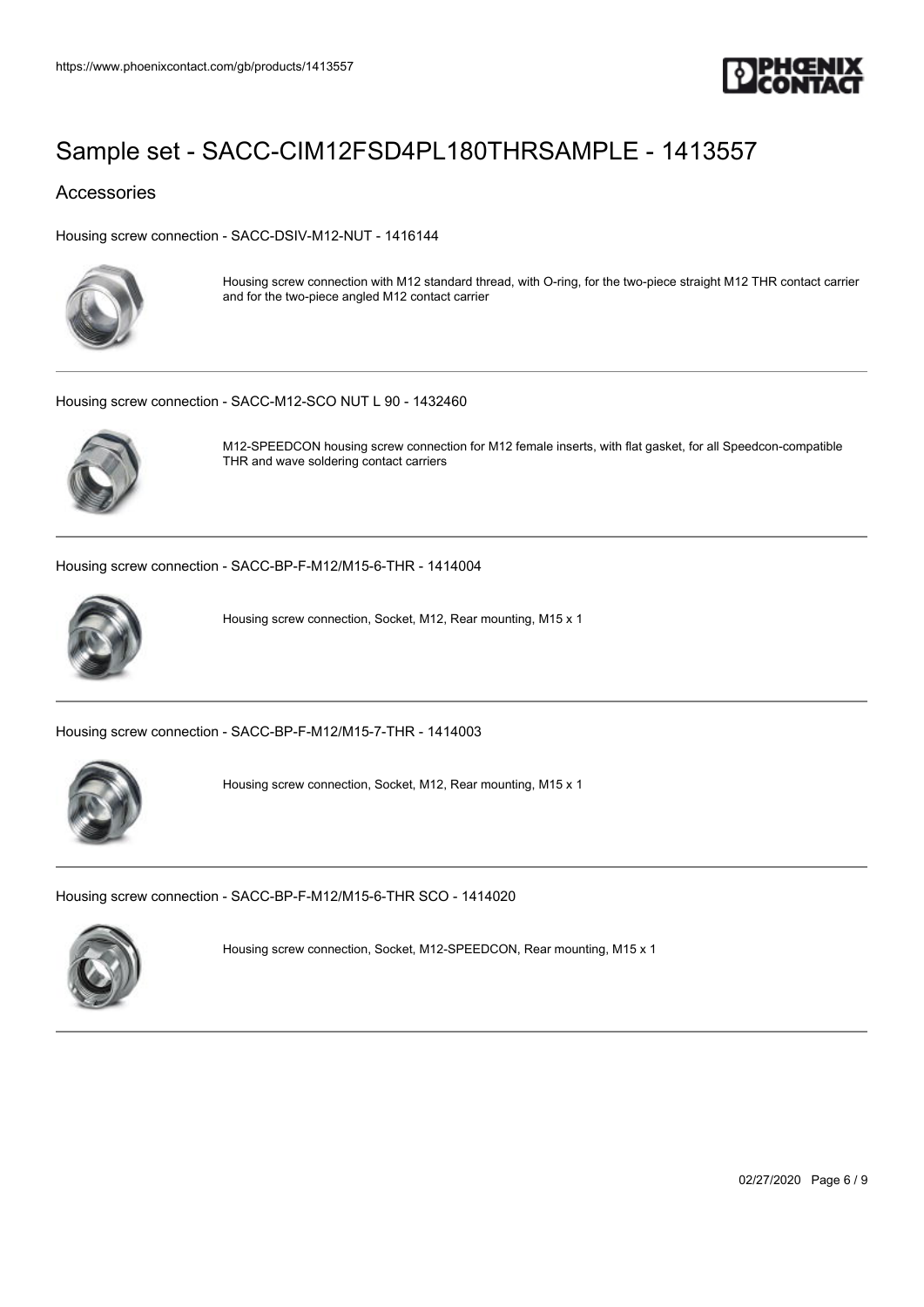

#### Accessories

[Housing screw connection - SACC-BP-F-M12/M15-7-THR SCO - 1414005](https://www.phoenixcontact.com/gb/products/1414005)



Housing screw connection, Socket, M12-SPEEDCON, Rear mounting, M15 x 1

[Housing screw connection - SACC-BP-F-M12/THR-1,0/1,8-9TIP - 1419630](https://www.phoenixcontact.com/gb/products/1419630)



M12 threaded sleeve with tolerance-compensating function, for straight, THR solderable M12 socket contact inserts. Suitable for 1.0 mm ... 1.8 mm thick front plates.

[Housing screw connection - SACC-BP-F-M12/THR-1,7/2,5-9TIP - 1419631](https://www.phoenixcontact.com/gb/products/1419631)



M12 threaded sleeve with tolerance-compensating function, for straight, THR solderable M12 socket contact inserts. Suitable for 1.7 mm ... 2.5 mm thick front plates.

[Housing screw connection - SACC-BP-F-M12/THR-2,4/3,2-9TIP - 1419633](https://www.phoenixcontact.com/gb/products/1419633)



M12 threaded sleeve with tolerance-compensating function, for straight, THR solderable M12 socket contact inserts. Suitable for 2.4 mm ... 3.2 mm thick front plates.

[Housing screw connection - SACC-BP-F-M12/THR-3,1/3,9-9TIP - 1419634](https://www.phoenixcontact.com/gb/products/1419634)



M12 threaded sleeve with tolerance-compensating function, for straight, THR solderable M12 socket contact inserts. Suitable for 3.1 mm ... 3.9 mm thick front plates.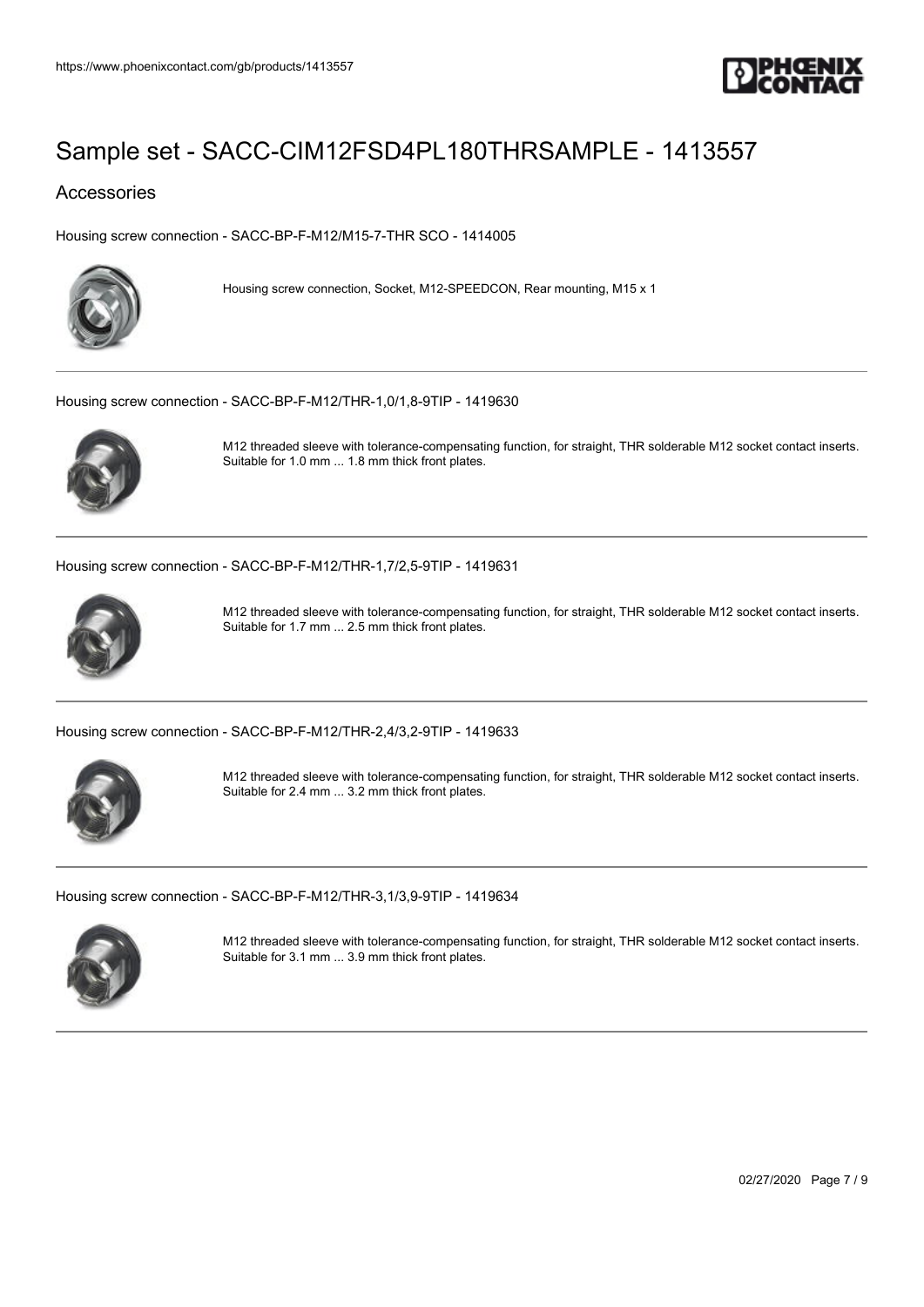

### Accessories

[Housing screw connection - SACC-M12 NUT PRESS - 1437889](https://www.phoenixcontact.com/gb/products/1437889)



Housing screw connection for two-piece M12 connectors for the reflow soldering process.

[Housing screw connection - SACC-DSIV-M12-NUT-9 THR - 1417989](https://www.phoenixcontact.com/gb/products/1417989)



M12 female connector, front mounting THR with M14 screw fastening

[Housing screw connection - SACC-BP-F-M12-THR PP - 1027662](https://www.phoenixcontact.com/gb/products/1027662)



Housing screw connection, Socket, M12-Push-Pull, Rear mounting, M16, THR- und Wellenlötkontakte

[Housing screw connection - SACC-FP-F-M12-THR PP - 1027678](https://www.phoenixcontact.com/gb/products/1027678)



Housing screw connection, Socket, M12-Push-Pull, Front mounting, M14 x 1, THR- und Wellenlötkontakte

#### Plug for cable screw gland

[Screw plug - PROT-M12 - 1680539](https://www.phoenixcontact.com/gb/products/1680539)



An M12 screw plug for the unoccupied M12 sockets of the sensor/actuator cable, boxes and flush-type connectors

02/27/2020 Page 8 / 9